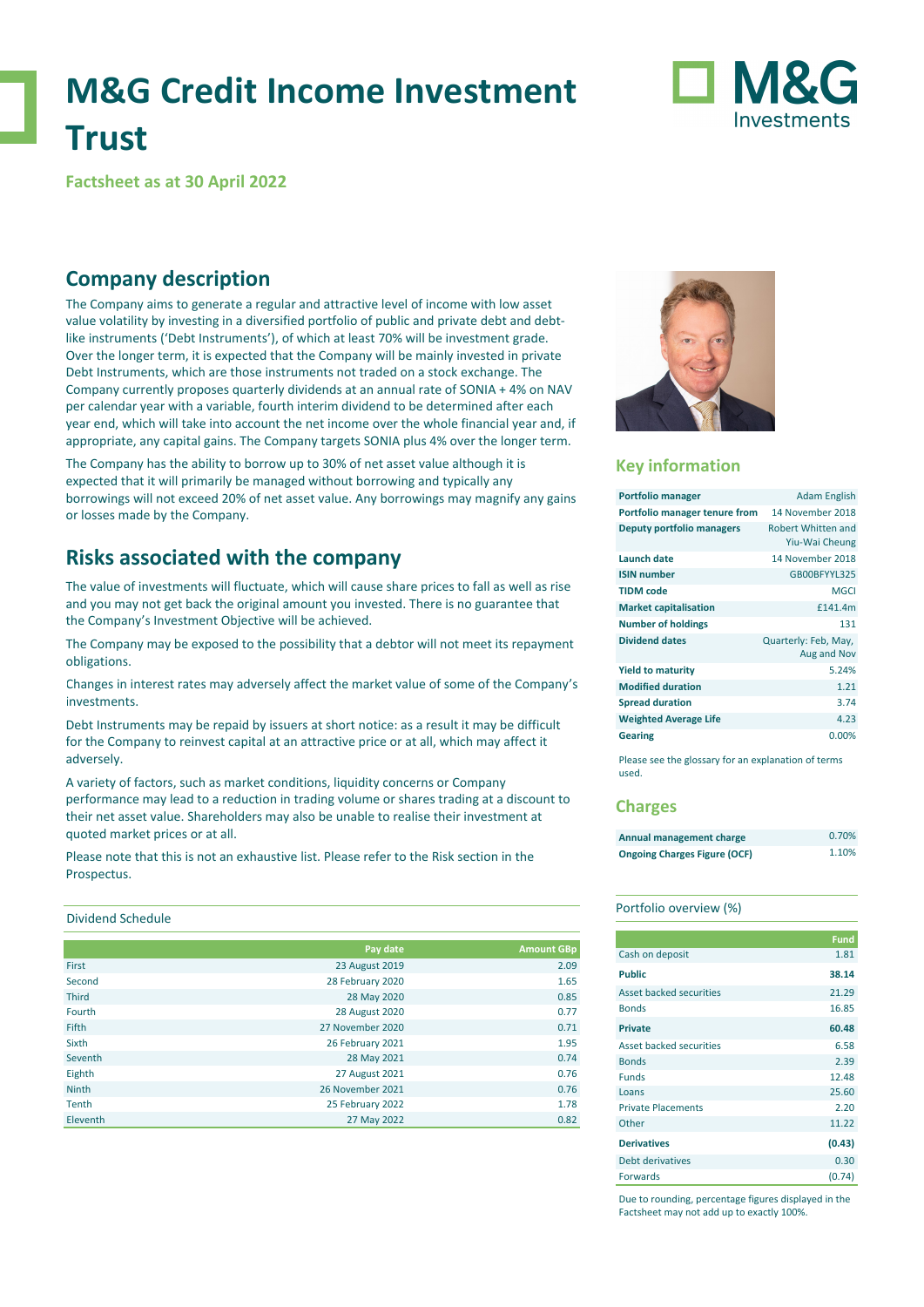# Share Price vs NAV







Mid-market price total return  $-$  Benchmark<sup>\*</sup>

- Net asset value (NAV) total return

| NAV total return<br>$(% )^{**}$              |          |          | 1 month 3 months 6 months |       |       |       |       | <b>Since</b><br>YTD 1 year 2 years 3 years Inception*** |
|----------------------------------------------|----------|----------|---------------------------|-------|-------|-------|-------|---------------------------------------------------------|
| M&G Credit Income<br><b>Investment Trust</b> | $-0.33%$ | $-0.95%$ | $-0.92\% -1.03\%$         |       | 0.55% | 5.66% | 3.27% | 3.60%                                                   |
| Benchmark <sup>*</sup>                       | 0.38%    | 1.10%    | 2.15%                     | 1.45% | 4.23% | 4.17% | 4.04% | 3.95%                                                   |

| Calendar year NAV total return<br>$(% )^{**}$ | 2021  | 2020  | 2019  |  |
|-----------------------------------------------|-------|-------|-------|--|
| M&G Credit Income Investment<br>Trust         | 4.25% | 3.75% | 6.04% |  |
| Benchmark *                                   | 4.09% | 4.32% | 3.34% |  |

Source: M&G, 30 April 2022.

\* 3 Month Libor +2.5% from inception to 31/12/2019, 3 Month Libor + 4% from 1st January 2020 to December 2021, thereafter SONIA + 4%.

\*\*The total return calculation assumes that dividends paid to shareholders are reinvested at NAV at the time the shares are quoted ex-dividend.

\*\*\*Trust inception 14 November 2018.

The portfolio is actively managed. The Portfolio Manager has complete freedom in choosing which investments to buy, hold and sell in the fund.

## Geographical Exposure %



## Source: M&G and State Street as at 30 April 2022.

Sector breakdown (%)

|                                          | <b>Trust</b> |
|------------------------------------------|--------------|
| ABS (Assorted)                           | 23.56        |
| <b>Real Estate Dev and Mgt</b>           | 13.52        |
| <b>Funds</b>                             | 12.48        |
| Non-Agency CMBS                          | 10.69        |
| <b>Investments and Misc Financial</b>    | 4.45         |
| <b>Services</b>                          |              |
| Cons/Comm/Lease Financing                | 3.38         |
| <b>Mortgage Backed</b>                   | 3.32         |
| <b>Support-Services</b>                  | 2.15         |
| <b>Food and Drug Retail</b>              | 2.09         |
| <b>Banking</b>                           | 2.00         |
| <b>Tech Hardware and Equipment</b>       | 1.99         |
| <b>Cash on Deposit</b>                   | 1.81         |
| <b>Telecom - Wireless</b>                | 1.76         |
| Life-Insurance                           | 1.74         |
| <b>Beverage</b>                          | 1.60         |
| <b>REITS</b>                             | 1.46         |
| Food - Wholesale                         | 1.38         |
| <b>Health Services</b>                   | 1.26         |
| <b>ABS Automobiles</b>                   | 1.25         |
| <b>Media Content</b>                     | 1.04         |
| <b>ABS Consumer Loans</b>                | 1.01         |
| <b>Automakers</b>                        | 1.00         |
| <b>Multi-Line Insurance</b>              | 0.78         |
| <b>Integrated Energy</b>                 | 0.71         |
| <b>Transport Infrastructure/Services</b> | 0.58         |
| <b>Restaurants</b>                       | 0.51         |
| <b>ABS Credit Cards</b>                  | 0.46         |
| Electronics                              | 0.43         |
| <b>Personal and Household Products</b>   | 0.41         |
| Oil Field Equipment and Services         | 0.38         |
| Telecom - Wireline Integrated and        | 0.33         |
| <b>Services</b>                          |              |
| <b>Debt Derivatives</b>                  | 0.30         |
| <b>ABS Airline Leases</b>                | 0.28         |
| <b>Printing and Publishing</b>           | 0.24         |
| <b>Pharmaceuticals</b>                   | 0.15         |
| Chemicals                                | 0.13         |
| <b>Auto Parts and Equipment</b>          | 0.13         |
| Forwards                                 | (0.74)       |

Source: All data contained within the Factsheet is sourced from the Company administrator, State Street as at 30 April 2022.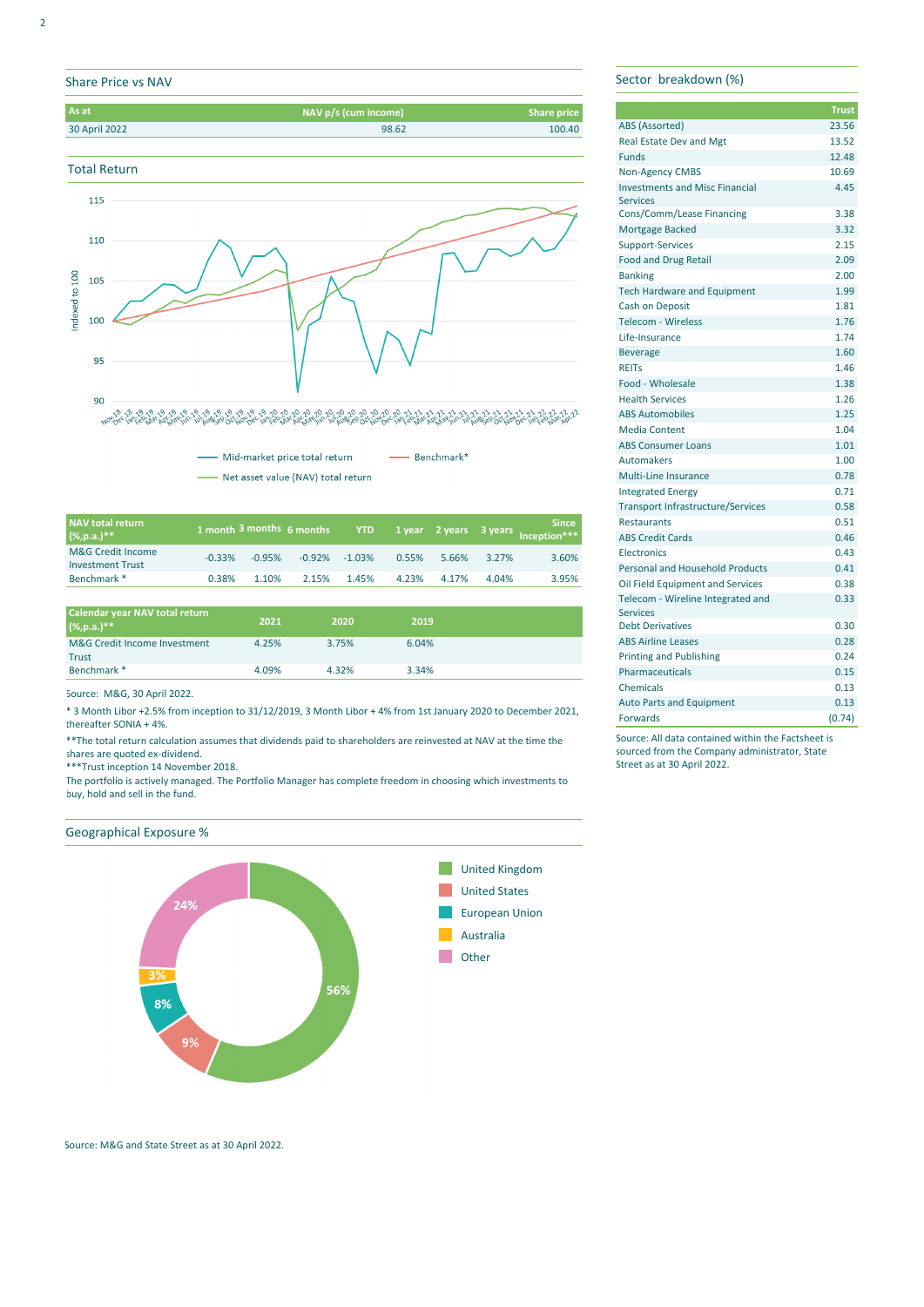## Top 20 holdings (%)

|                                                          | <b>Trust</b> |
|----------------------------------------------------------|--------------|
| M&G European Loan Fund (Prvt)                            | 12.48        |
| Sonovate Limited Var. Rate 12 Apr 2021 (Prvt)            | 2.08         |
| Cash on Deposit                                          | 1.81         |
| Delamare Finance 1.3066% 19 Feb 2029                     | 1.69         |
| Westbourne 2016 1 WR Senior Var. Rate 30 Sep 2023 (Prvt) | 1.66         |
| Hall & Woodhouse Var. Rate 30 Dec 2023 (Pryt)            | 1.60         |
| Lewisham GBP Senior Fixed Note (Prvt)                    | 1.53         |
| BSAM 1 1 RegS                                            | 1.52         |
| PE Fund Finance III Var. Rate 16 Dec 2022 (Prvt)         | 1.48         |
| <b>RIN II LTD (A) A 144A</b>                             | 1.44         |
| Finance For Residential Social FRSH 1 1 A2 RegS          | 1.42         |
| Project Hammond (Prvt)                                   | 1.38         |
| Signet GBP Stretch Term Loan (Prvt)                      | 1.37         |
| ATLAS 2020 1 Trust AUD Note A2 (Prvt)                    | 1.36         |
| <b>ICSL 1 B RegS</b>                                     | 1.32         |
| Regenter Myatt Field North GBP Term Loan (Prvt)          | 1.32         |
| Pumpkin Finance Ltd Senior Term Loan (Prvt)              | 1.26         |
| <b>CIFCE 5X A RegS</b>                                   | 1.20         |
| Luminis Ltd Mezz Var. Rate 23 Sep 2025 (Prvt)            | 1.16         |
| <b>DRAGN 1 C RegS</b>                                    | 1.16         |
|                                                          |              |

(Prvt) – Private Investment

## Credit rating breakdown (%)

|                                  | <b>Trust</b> |
|----------------------------------|--------------|
| <b>Unrated</b>                   | $-0.43$      |
| <b>Derivatives</b>               | $-0.43$      |
| <b>Cash and Investment grade</b> | 74.59        |
| Cash On Deposit                  | 1.81         |
| <b>AAA</b>                       | 6.48         |
| $AA+$                            | 0.37         |
| AA                               | 4.54         |
| $AA-$                            | 0.74         |
| $A+$                             | 1.26         |
| A                                | 2.19         |
| $A -$                            | 1.85         |
| BBB+                             | 8.55         |
| <b>BBB</b>                       | 15.12        |
| <b>BBB-</b>                      | 21.96        |
| M&G European Loan Fund*          | 9.74         |
| Non-investment grade             | 25.84        |
| BB+                              | 3.91         |
| <b>BB</b>                        | 4.71         |
| BB-                              | 2.96         |
| $B+$                             | 4.74         |
| B                                | 3.74         |
| $B -$                            | 1.85         |
| $CCC +$                          | 0.50         |
| CCC-                             | 0.43         |
| D                                | 0.25         |
| M&G European Loan Fund*          | 2.75         |

\*See glossary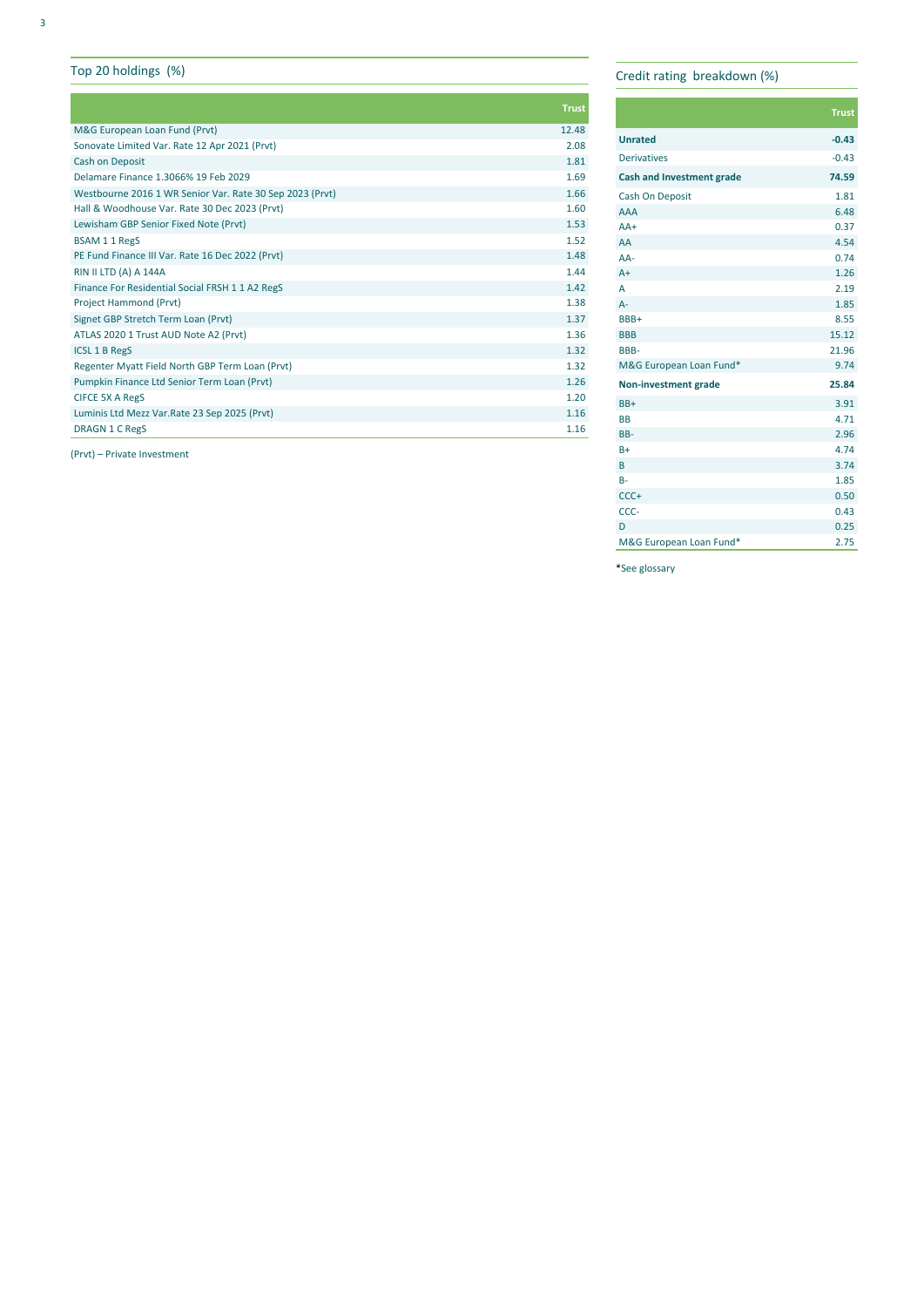## **Glossary**

## This glossary provides an explanation of terms used in this factsheet and in our literature.

#### **Asset**

Anything having commercial or exchange value that is owned by a business, institution or individual.

## **Asset Backed Security (ABS)**

A security whose income payments and value are derived from and collateralized by a specified pool of underlying assets.

#### **Asset class**

Category of assets, such as cash, company shares, fixed income securities and their sub-categories, as well as tangible assets such as real estate.

#### **Basis points (bps)**

A common unit of measure for interest rates and other percentages in finance. One basis point is equal to 1/100th of 1%, or 0.01%, or 0.0001, and is used to denote the percentage change in a financial instrument.

#### **Bond**

A loan in the form of a security, usually issued by a government or company, which normally pays a fixed rate of interest over a given time period, at the end of which the initial amount borrowed is repaid.

#### **Capital**

Refers to the financial assets, or resources, that a company has to fund its business operations.

## **Capitalisation**

The total market value of all of a company's outstanding shares.

## **Comparative sector**

A group of funds with similar investment objectives and/or types of investment, as classified by bodies such as the Investment Association (IA) or Morningstar™. Sector definitions are mostly based on the main assets a fund should invest in, and may also have a geographic focus. Sectors can be the basis for comparing the different characteristics of similar funds, such as their performance or charging structure.

## **Consumer Prices Index (CPI)**

An index used to measure inflation, which is the rate of change in prices for a basket of goods and services. The contents of the basket are meant to be representative of products and services we typically spend our money on.

#### **Corporate bonds**

Fixed income securities issued by a company. They are also known as bonds and can offer higher interest payments than bonds issued by governments as they are often considered more risky. **Credit**

The borrowing capacity of an individual, company or government. More narrowly, the term is often used as a synonym for fixed income securities issued by companies.

## **Credit Default Swaps (CDS)**

Are a type of derivative, namely financial instruments whose value, and price, are dependent on one or more underlying assets. CDS are insurance-like contracts that allow investors to transfer the risk of a fixed income security defaulting to another investor.

#### **Credit rating**

An independent assessment of a borrower's ability to repay its debts. A high rating indicates that the credit rating agency considers the issuer to be at low risk of default; likewise, a low rating indicates high risk of default. Standard & Poor's, Fitch and Moody's are the three most prominent credit rating agencies. Default means that a company or government is unable to meet interest payments or repay the initial investment amount at the end of security's life.

#### **Credit spread**

The difference between the yield of a corporate bond, a fixed income security issued by a company, and a government bond of the same life span. Yield refers to the income received from an investment and is expressed as a percentage of the investment's current market value, and a bond is a fixed income security.

## **Default**

When a borrower does not maintain interest payments or repay the amount borrowed when due.

#### **Derivatives**

Financial instruments whose value, and price, are dependent on one or more underlying assets. Derivatives can be used to gain exposure to, or to help protect against, expected changes in the value of the underlying investments. Derivatives may be traded on a regulated exchange or traded over the counter.

#### **Developed economy / market**

Well-established economies with a high degree of industrialisation, standard of living and security.

#### **Dividend**

Dividends represent a share in the profits of the company and are paid out to a company's shareholders at set times of the year.

#### **Emerging economy or market**

Economies in the process of rapid growth and increasing industrialisation. Investments in emerging markets are generally considered to be riskier than those in developed markets.

#### **Episode**

A phase during which investors allow their emotions to affect their decision making, which can cause financial markets to move irrationally.

Shares of ownership in a company.

## **Ex-dividend, ex-distribution or XD date**

The date on which declared distributions officially belong to underlying investors.

## **Exposure**

The proportion of a fund invested in a particular share/fixed income security, sector/region, usually expressed as a percentage of the overall portfolio.

#### **Fixed income security**

A loan in the form of a security, usually issued by a government or company, which normally pays a fixed rate of interest over a given time period, at the end of which the initial amount borrowed is repaid.

## **Floating rate notes (FRNs)**

Securities whose interest (income) payments are periodically adjusted depending on the change in a reference interest rate.

#### **Gearing**

Is a measure of financial leverage that demonstrates the degree to which the Investment Trust's operations are funded by equity capital versus creditor financing.

## **Gilts**

Fixed income securities issued by the UK government.

## **Government bonds**

Fixed income securities issued by governments, that normally pay a fixed rate of interest over a given time period, at the end of which the initial investment is repaid.

#### **Hard currency (bonds)**

Refers to bonds denominated in a highly traded, relatively stable international currency, rather than in the bond issuer's local currency. Bonds issued in a more stable hard currency, such as the US dollar, can be more attractive to investors where there are concerns that the local currency could lose value over time, eroding the value of bonds and their income.

## **Hedging**

A method of reducing unnecessary or unintended risk.

## **High yield bonds**

Fixed income securities issued by companies with a low credit rating from a recognised credit rating agency. They are considered to be at higher risk of default than better quality, ie higherrated fixed income securities but have the potential for higher rewards. Default means that a company or government is unable to meet interest payments or repay the initial investment amount at the end of security's life.

## **Index**

An index represents a particular market or a portion of it, serving as a performance indicator for that market.

#### **Index-linked bonds**

Fixed income securities where both the value of the loan and the interest payments are adjusted in line with inflation over the life of the security. Also referred to as inflation-linked bonds.

## **Inflation**

The rate of increase in the cost of living. Inflation is usually quoted as an annual percentage, comparing the average price this month with the same month a year earlier.

#### **Investment Association (IA)**

The UK trade body that represents fund managers. It works with investment managers, liaising with government on matters of taxation and regulation, and also aims to help investors understand the industry and the investment options available to them.

#### **Investment grade bonds**

Fixed income securities issued by a company with a medium or high credit rating from a recognised credit rating agency. They are considered to be at lower risk from default than those issued by companies with lower credit ratings. Default means that a company or government is unable to meet interest payments or repay the initial investment amount at the end of a security's life.

### **Investment trust**

An investment trust is a form of collective investment found mostly in the United Kingdom. Investment trusts are closed-end funds and are constituted as public limited companies.

## **Issuer**

An entity that sells securities, such as fixed income securities and company shares.

## **Leverage**

When referring to a company, leverage is the level of a company's debt in relation to its assets. A company with significantly more debt than capital is considered to be leveraged. It can also refer to a fund that borrows money or uses derivatives to magnify an investment position.

## **LIBOR**

The three-month GBP London Interbank Borrowing Rate is the rate at which banks borrow money from each other (in UK pounds) for a three-month period.

#### **Liquidity**

A company is considered highly liquid if it has plenty of cash at its disposal. A company's shares are considered highly liquid if they can be easily bought or sold since large amounts are regularly traded.